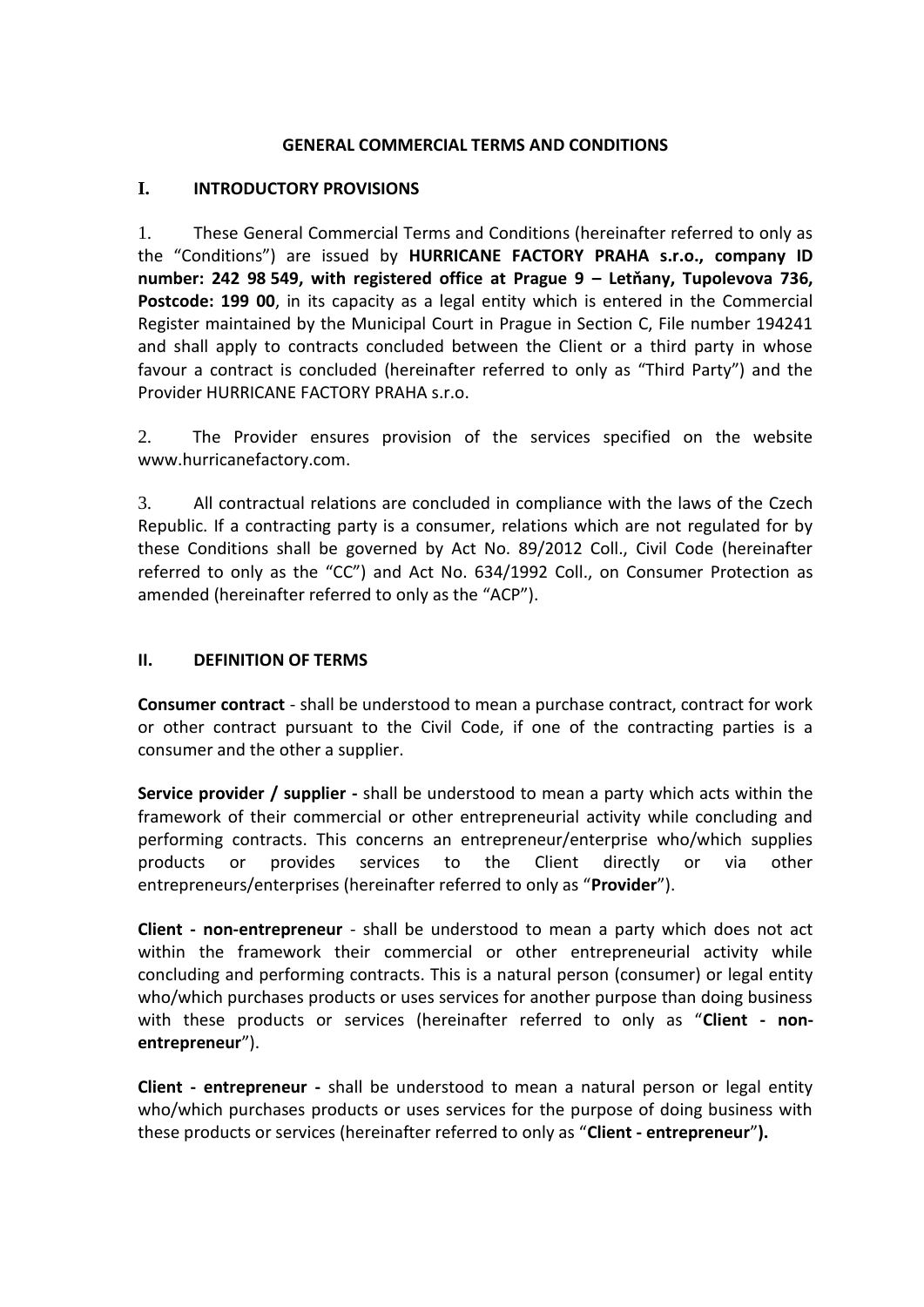**Client** – shall be understood to mean the common designation for a Client - nonentrepreneur and Client - entrepreneur

**Conclusion of a contract** - an order placed by the Client shall be understood to be a draft contract and the actual contract is concluded at the moment of delivery of the binding consent of the Provider to the Client to its draft contract (binding confirmation of the order by the Provider). From this moment onwards, mutual rights and obligations shall be created between the Client and the Provider as defined in the contract and the Conditions which constitute an integral part of this contract. If the contract is concluded in favour of a Third Party, this party shall not become an entitled party until the moment when it expresses its consent to the contract. If the Third Party does not give its consent, the contract shall only give rise to effects between the contracting parties which concluded it. Until this time, that contracting party which ordered performance in favour of the Third Party shall be entitled to performance (the same applies if the Third Party refused to give its consent).

## **III. INFORMATION ABOUT THE CONCLUDED CONTRACT AND THE COMMERCIAL TERMS AND CONDITIONS**

**1.** By placing an order, the Client confirms that he/she has familiarised himself/herself with these Conditions and that he/she agrees to them. His/her attention is drawn to these Conditions sufficiently before actually placing the order and he/she has the possibility of familiarising himself/herself with them. The Client is obliged to inform the Third Party in whose favour the contract was concluded of the rights and obligations arising from the contract, this being until such time as the entitled party exercises its entitlement to provision of services from the Provider. The Third Party hereby also expresses its consent to the concluded contract and to these Conditions. **The Client and Third Party shall hereinafter be referred to using the common designation of Client.**

2. The Conditions specify the relationship of commercial cooperation between HURRICANE FACTORY PRAHA s.r.o. and the Client. The Provider and the Client undertake to respect and comply with the Conditions.

3. By sending off the order form, the Client accepts all of the provisions of the Conditions valid as at the date of sending of the order without reservation, as well as the price of the ordered goods valid on the date of sending the order, including the transportation or postal fee specified in the catalogue of the e-shop [www.hurricanefactory.com](http://www.hurricanefactory.com/) and in the order, unless demonstrably agreed otherwise in a specific case. The Client shall be irrevocably bound by a sent order, however the right of the Client - consumer to withdraw from the contract in accordance with Section 1829 CC shall not be affected by this.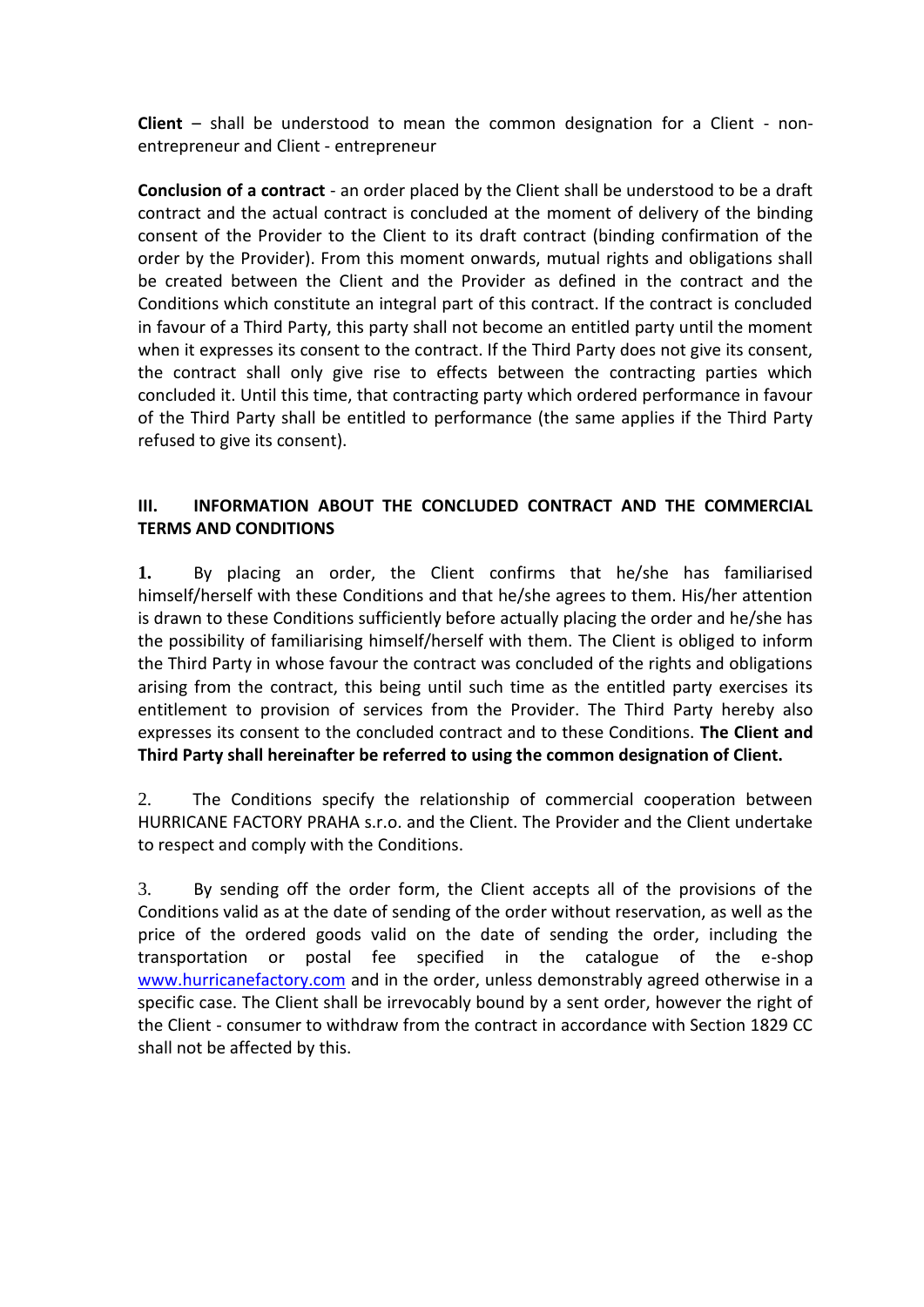4. The concluded contract shall be archived by the Provider for the purpose of its successful performance and shall not be available to third uninvolved parties. Information about the individual technical steps necessary for conclusion of a contract are evident from these Conditions where this process is comprehensibly described. The Client has the option of checking the order and correcting it if necessary before actually sending it. These Conditions are displayed on the website of the e-shop [www.hurricanefactory.com](http://www.hurricanefactory.com/) and their archiving and reproduction by the Client is thus possible. The wording of these Conditions is drawn up in Czech and English; in the event of any dispute or ambiguity in interpretation, the Czech version shall always be decisive. The concluded contract shall be governed by Czech law.

5. Costs for use of means of remote communication (telephone, internet etc.) for placing an order are dependent on the tariff for the telecommunications services which the Client uses.

## **IV. PROTECTION OF PERSONAL DATA**

1. Protection of personal data is regulated for in the separate document - Information for customers on protection of personal data which is available at www.hurricanefactory.com.

2. The Provider evaluates information about use of the [www.hurricanefactory.com](http://www.hurricanefactory.com/) website (such as the number of users visiting this website and where it was accessed from) for statistical purposes. This information is only numerical in nature (without any personal data) and shall be used for further analysis and improvement of future experience on the part of shoppers with the company's website.

## **V. SCOPE OF SERVICES PROVIDED**

1. The contractual relationship between the Provider and the Client is created on the basis of orders of services placed via the order form on the website www.hurricanefactory.com or via orders for services placed by telephone, by e-mail or in person at the Provider's address.

2. The gift pack contains a so-called gift voucher (or coupon) on which specification is provided, in particular of the service which the gift voucher entitles the holder to use, validity of the gift voucher and its so-called value, as well as an accompanying letter to go with the gift voucher and where applicable a card. The validity of the gift pack ends on expiry of the validity period or use of the ordered service. The validity of the gift voucher is always indicated directly on the gift voucher. The gift pack cannot be exchanged for its cash value.

3. The place of delivery of the gift pack is the address specified by the Client in the order form (unless agreed otherwise).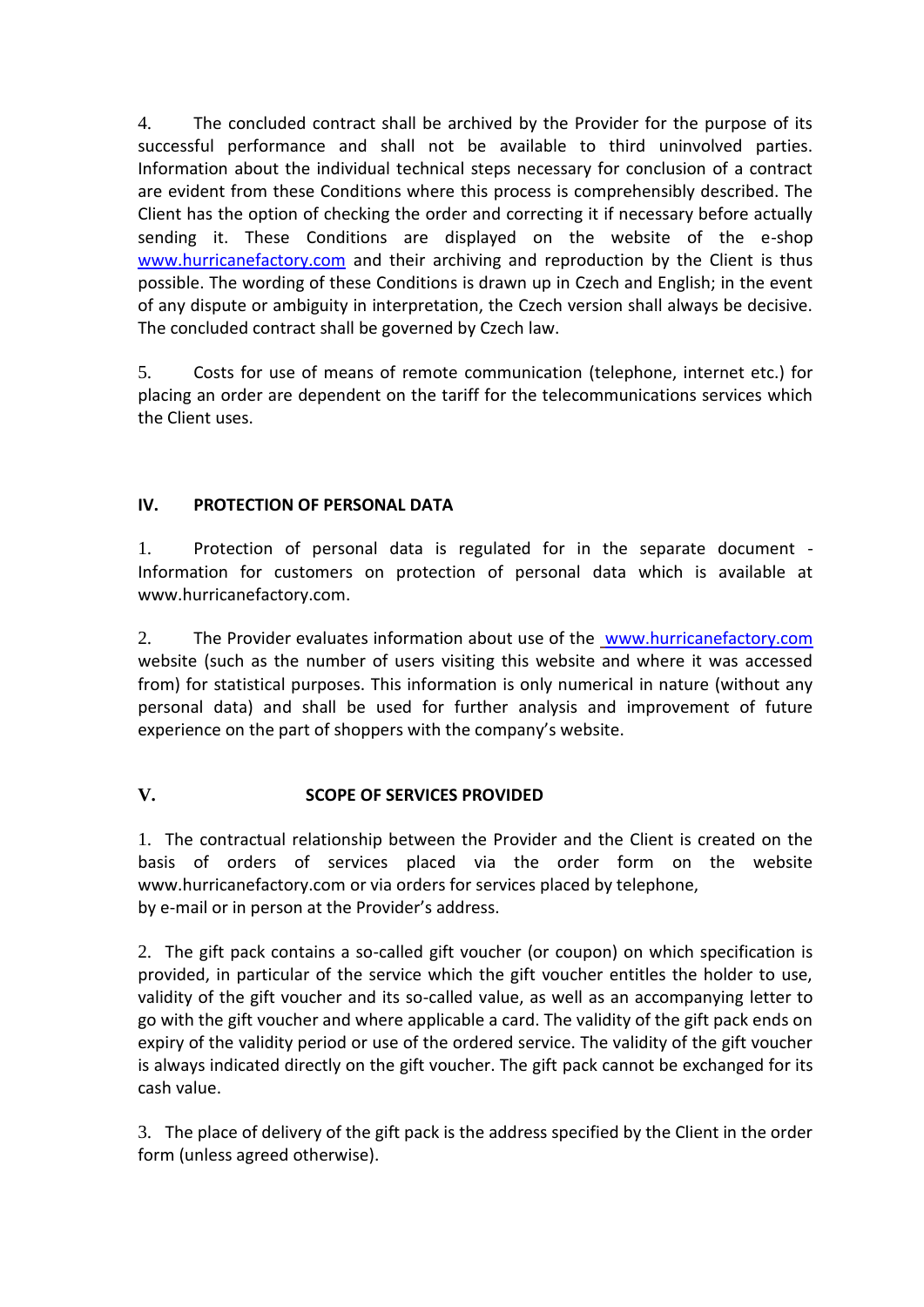4. Ownership of the gift pack is transferred at the moment of its acceptance by the Client, subject to payment of the price specified in the concluded contract. The gift pack may be transferred to a Third Party, whereas these Conditions shall remain valid and the Client shall be obliged to inform this Third Party of all rights and obligations arising from these Conditions, this being until the moment when this Third Party exercises its/his/her entitlement to provision of services by the Provider.

5. The service shall be provided to the person specified during reservation of the date. The Provider shall bear no liability for loss of the gift voucher which is necessary for reservation of a date for provision of the service after its due delivery.

6. By reservation of a date in combination with payment of the price, if the price was not already paid at an earlier date, the Provider undertakes to provide the Client the service in the agreed scope and quality as specified in the order which constitutes the basis for the gift pack. The order shall not be binding until the moment of due payment of the price of the service - experience. Reservation of a date and place for the specific activity shall be arranged with the Provider by the validity date specified on the gift voucher. Due to limited capacity, it is advisable to reserve the desired date well in advance, i.e. at least two weeks in advance.

7. On the basis of reservation of the service - experience, the Provider shall be obliged to provide the Client all necessary information relating to the service experience – in particular the location for provision of the service, duration of the service, any equipment which may be necessary for the service - experience and where applicable, the Provider may require confirmation of the Client's state of health.

8. Cancellation of the reservation shall be understood to mean that the reservation is cancelled. Cancellation of the reservation by the Client shall be performed according to the following criteria:

| time for use of the service | Number of hours before the agreed date and Cancellation fee % of the value of the cancelled<br>service |
|-----------------------------|--------------------------------------------------------------------------------------------------------|
|                             |                                                                                                        |
| > 72 hours                  | 0%                                                                                                     |
| 48 - 72 hours               | 30%                                                                                                    |
| 24 - 48 hours               | 60%                                                                                                    |
| < 24 hours                  | 100%                                                                                                   |

9. In the event of cancellation by the Provider, the Provider shall be obliged to provide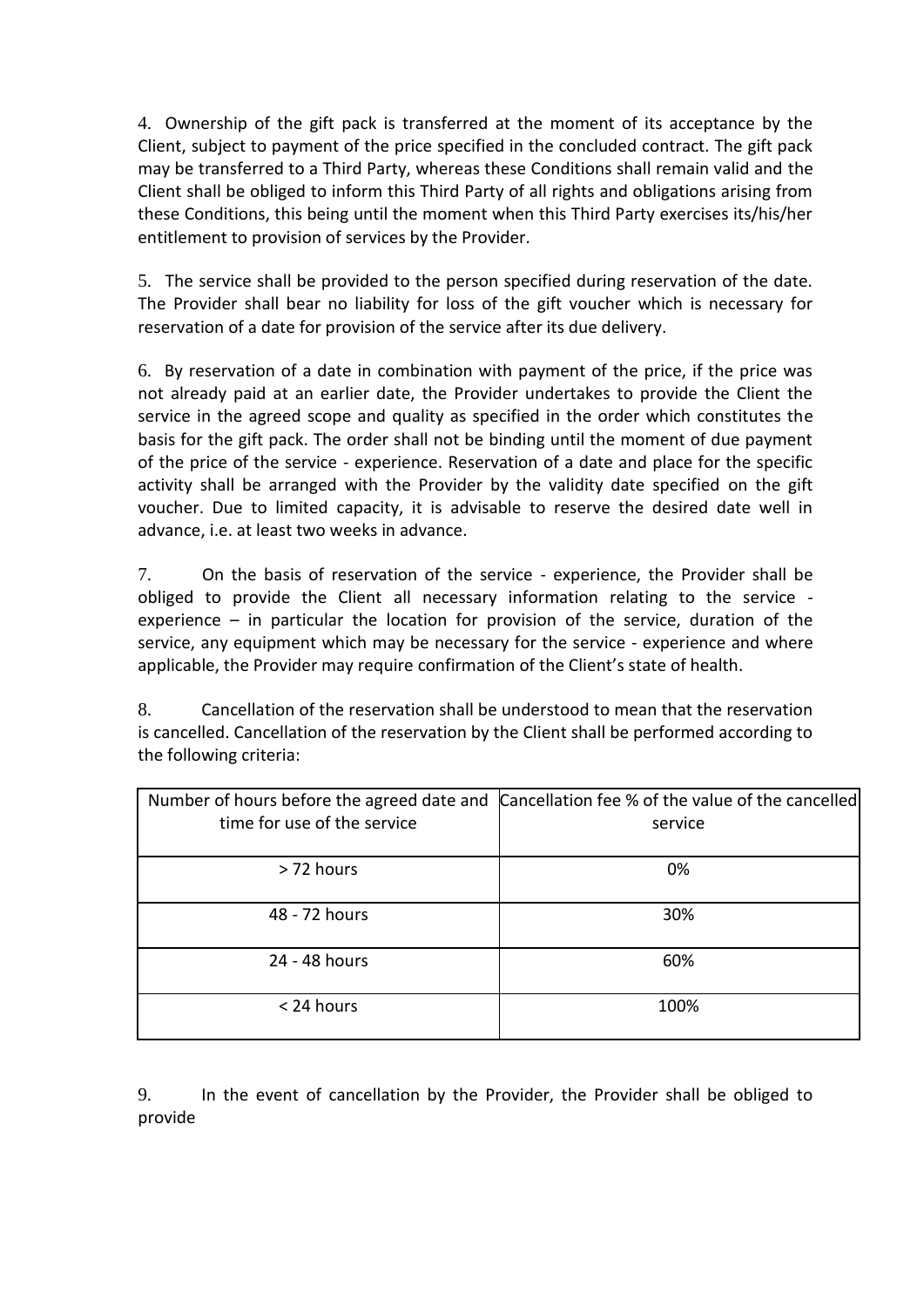the Client an alternative date and time suitable for the Client. If a different suitable date and time cannot be provided, the Provider shall refund the Client the whole value of the cancelled service.

### **VI. PROVIDER'S PRICE LIST OF SERVICES**

1. The current Prices of services (including special offers) are listed on the website [www.hurricanefactory.com](http://www.hurricanefactory.com/) and/or at the reception of the provider. Prices are always specified inclusive of value added tax (VAT) unless explicitly determined otherwise. The VAT rate is determined by law and will always be stated in tax documents.

2. In the event of delay on the part of the Client in settlement of any financial obligation towards to the Provider arising from the contractual relationship, entitlement shall be created for the Provider to a contractual penalty in the level of 0.05% of the outstanding amount per day and in the level of 0.1% of the outstanding amount per day until payment from the 15th day.

3. An out-of-date voucher can no longer be prolonged. On expiry of the validity period, the gift voucher is invalid and the possibility of reserving a date expires on expiry of the validity period of the gift voucher.

### **VII. CONTRACTUAL RIGHTS AND OBLIGATIONS**

1. The Client is aware that all activities - services which he/she participates in are exclusively at its own liability. The Client must himself/herself assess his/her physical, mental and health condition for the given type of activity. Information about any possible restrictions (age, medical and physical fitness and where applicable requirement for a medical examination) is listed in the information to be found on the website www.hurricanefactory.com.

2. The Client shall be obliged to present himself/herself at the agreed time and date at the place or provision of the service. If he/she fails to do so, the Provider shall not be obliged to provide the service to the Client, even at an alternative time and date.

3. The Client shall be obliged to ensure accompaniment and supervision by an adult or to ensure the consent of the legal guardian in the event of participation by persons under the age of 18 (unaccompanied).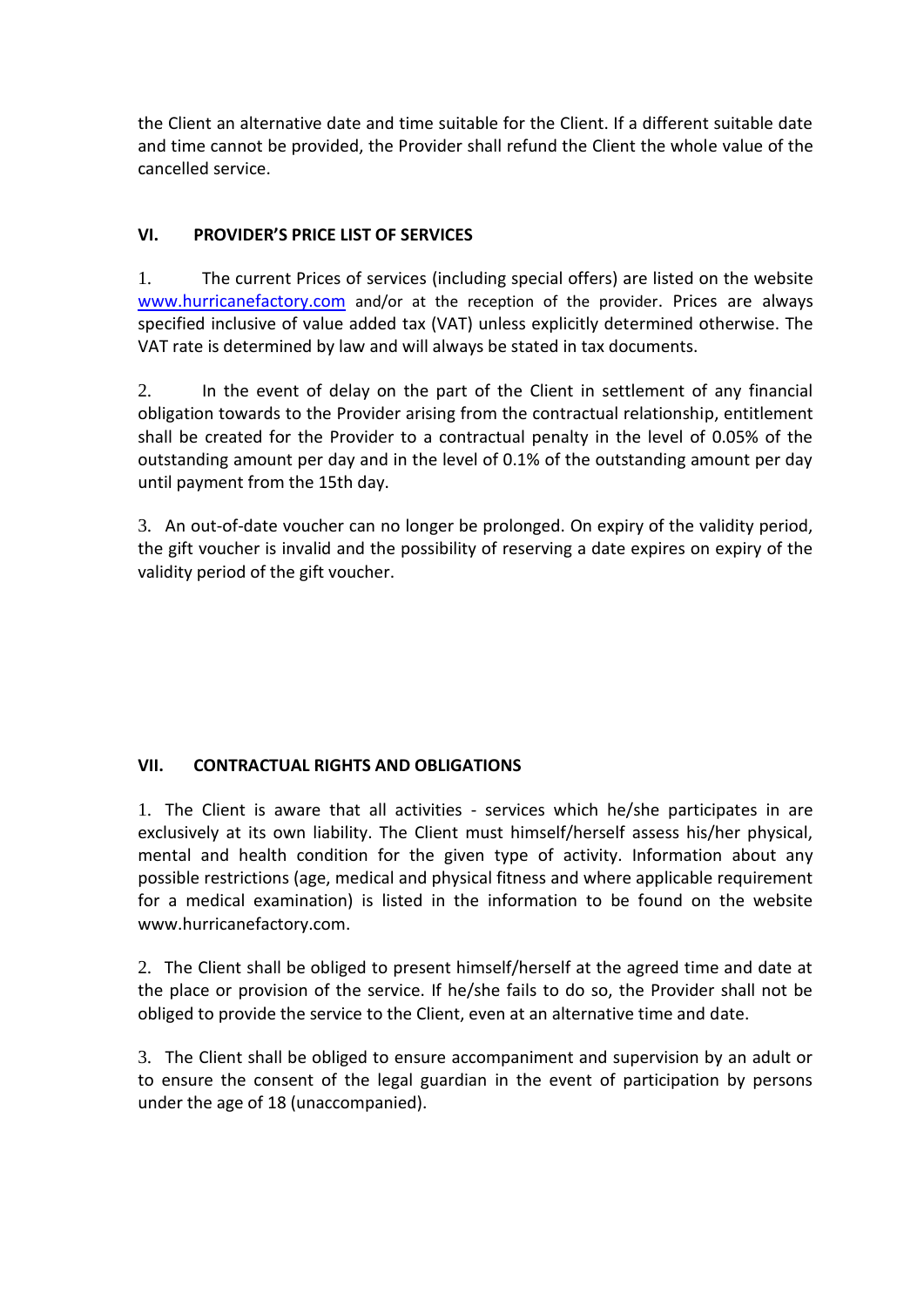4. The Client shall be entitled to arrange a replacement to take his/her place at any time before provision of the service. This party must be given the gift voucher and the replacement must meet the conditions specified in the information to go with the given activity (e.g.: age, state of health, medical certificate).

5. The Provider undertakes to ensure a responsible party at the place of performance of the experience (hereinafter referred to only as the Instructor) who shall train the Client and familiarise him/her with all of the obligations and conditions which he/she must comply with over the duration of provision of the service, if the nature of the service so requires.

6. The Client shall be obliged to provide the Provider compensation for damage incurred by the service Provider during use of services in the event of failure to comply with the instructions of the Provider which he/she was familiarised with before performance of the service.

### **VIII. RIGHTS ARISING FROM LIABILITY FOR DEFECTS**

1. The Provider shall be obliged to provide the Client ordering a gift voucher services in the full scope determined and specified on the website or in the attached description of activity which is part of the gift pack.

2. Any complaints about shortcomings of a service must be submitted by the Client to the Provider, ideally in writing and without unnecessary delay, no later however than within 3 months of performance of the service or from the date on which the service should have been provided. The Provider shall be obliged to provide statement regarding the given claim immediately, in complicated cases within 3 working days of delivery of the claim. A reasonable period pursuant to the type of service which is required for expert assessment of the defect shall not be included in this deadline. The claim shall be settled without unnecessary delay, within 30 days of the date of the claim having been made. Once this deadline has expired, the Client shall in particular be entitled to withdraw from the contract or to a discount on the price.

3. The Provider shall issue the Client written confirmation of the date on which he/she made the claim, its content and the method of resolution of the claim which the Client requires. It shall also issue the Client confirmation of the date and method of settlement of the claim. For the event of a rejected claim, it shall issue written justification for this rejection.

4. The Client shall be entitled to reimbursement of all necessary costs relating to making a claim, only however if this claim was indicated by the Provider as legitimate. If conditions are given for withdrawal from the contract for reasons lying on the side of the service Provider, the Client shall be entitled to reimbursement of all performance paid for.